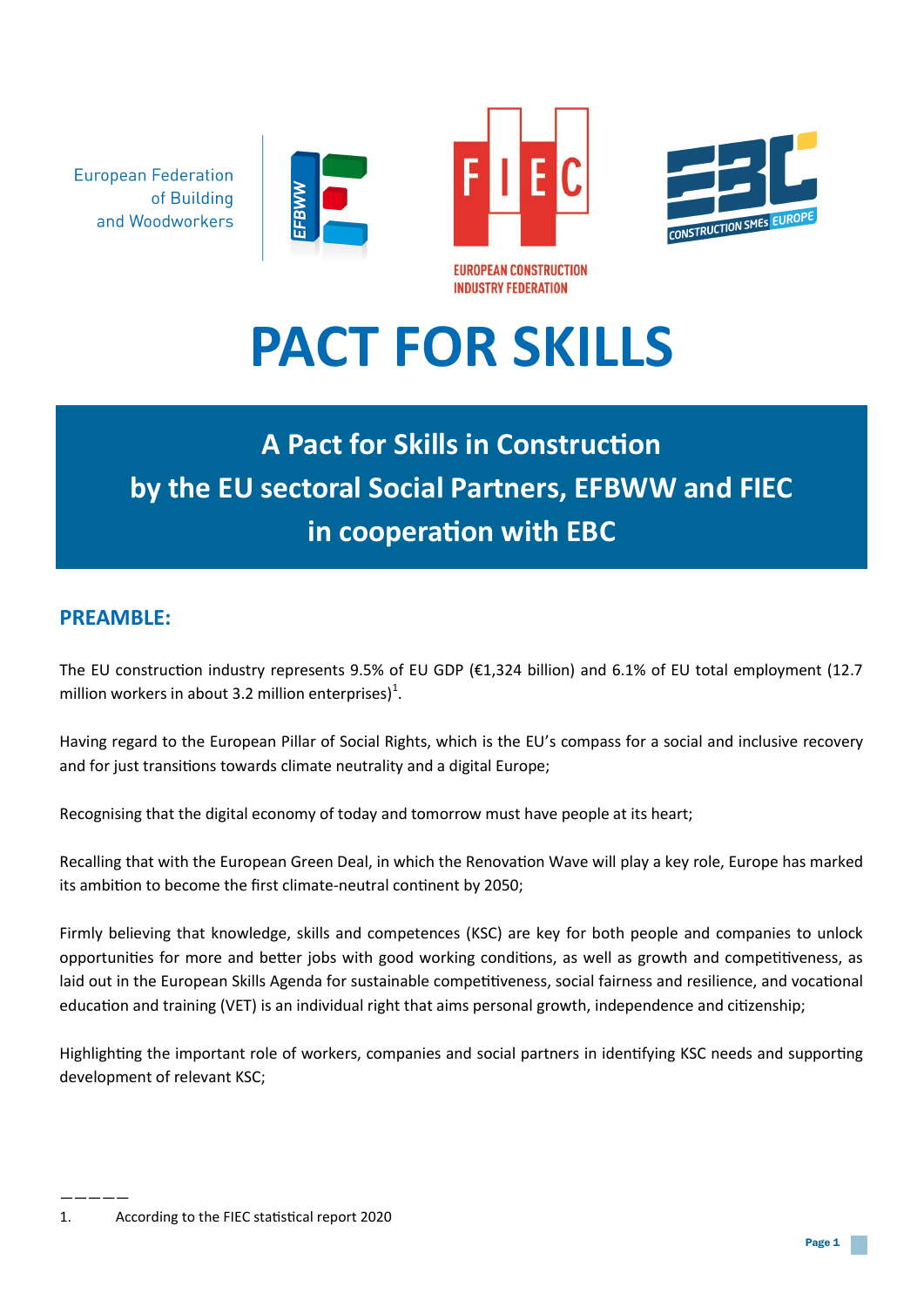#### A PACT FOR SKILLS IN CONSTRUCTION by the EU sectoral Social Partners, EFBWW and FIEC in cooperation with EBC A PACT FOR SKILLS IN CONSTRUCTION by the EU sectoral Social Partners, EFBWW and FIEC in cooperation with EBC

Underlining in this respect that construction social partners are already very much involved in the fields of VET and qualifications, including reskilling and upskilling the workforce, via targeted projects, at EU or national/regional/ local levels, as well as specific policy initiatives at the sectoral social dialogue;

Recognising however that such commitments represent both challenges and opportunities, considering the specificities of the construction industry, which make the issue of VET both crucial and complex to address (i.e. fragmentation of the sector, lack of qualified workforce in almost all Member States, need to improve the image of the profession, etc.)

Highlighting the importance of the Construction Blueprint project, which is aimed at facilitating and strengthening the matching of new and future KSC and occupational needs in the sector in the fields of energy efficiency, circular economy and digitalisation with the construction VET curricula.

Acknowledging that the COVID-19 pandemic has deeply affected the construction industry, especially in some EU countries where activity has been put at a stand-still, showing the importance of the mobility of workers with good conditions and, wherever applicable, equal treatment, goods and services within the EU and swift action towards a fair and resilient recovery;

We welcome the Pact for Skills initiated by the European Commission to mobilise a concerted effort among private and public partners for quality investment in VET and KSC for all working age people across the Union, and we shall respect and uphold the following key principles:

- **1. Building strong partnerships, including with VET institutions**
- **2. Monitoring occupational supply/demand and anticipating KSC needs**
- **3. Working against discrimination**
- **4. Attracting more young people and women in the sector**
- **5. Promoting a culture of lifelong learning for all, supported by adapted incentives**

# **BUILDING CONCRETE COMMITMENTS**

In addition to respecting and upholding the key principles, the signatories of this Charter are committed to implement the upskilling and/or reskilling actions that each stakeholder has chosen, in order to bring the key principles of the Pact to life. Although the situation varies significantly from one country to the other, the ambition is to upskill and reskill overall at least 25% of the workforce of the construction industry in the next 5 years, to reach the target of 3 million workers. The training provided differs from country to country and it can comprise of short-time and long-time courses.

Taking into account their structure and role, whether at European, national, regional and/or local level, the signatories will choose amongst the following commitments those which are the most appropriate to match their own needs in terms of upskilling and reskilling.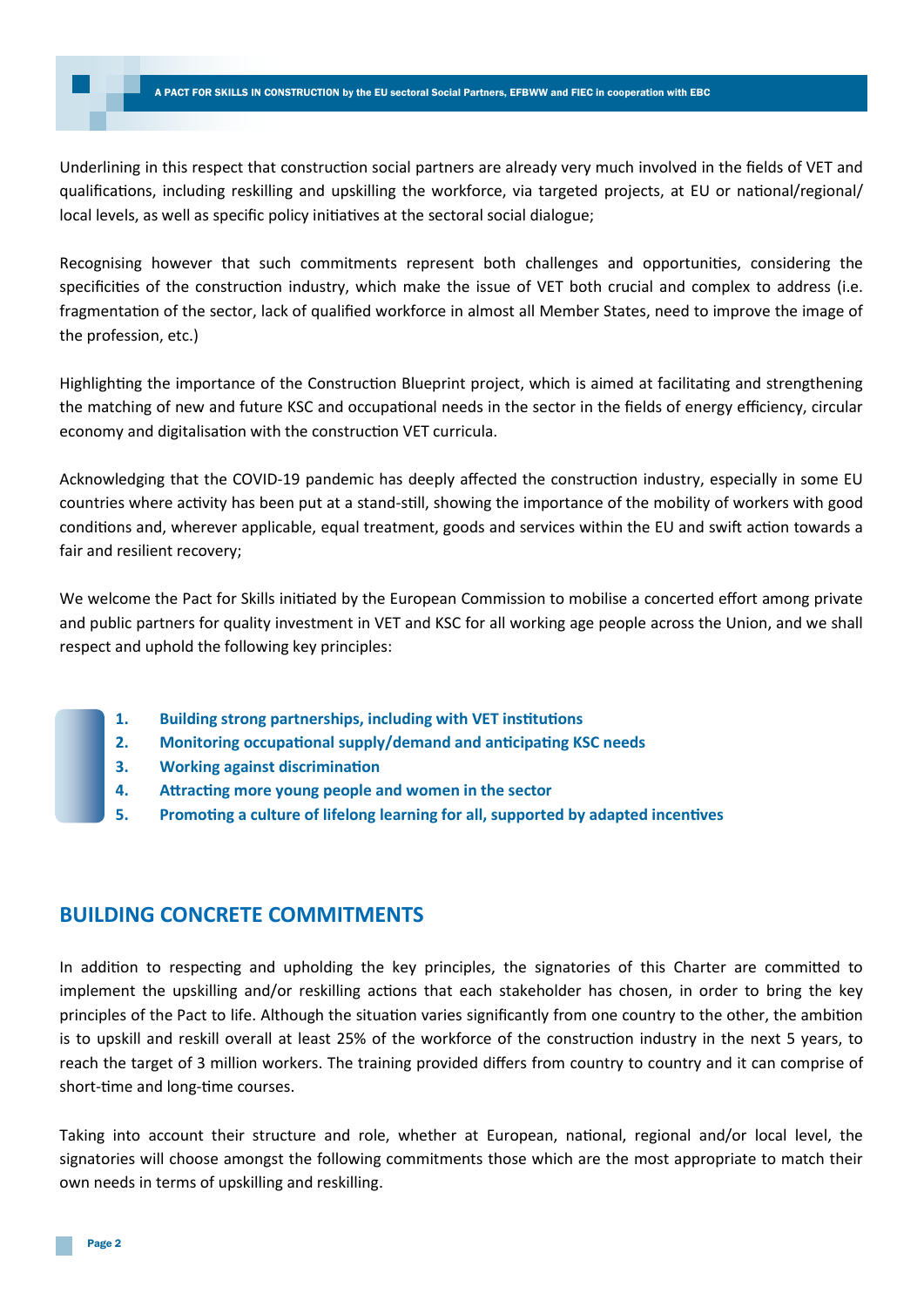They should also indicate QUALITATIVE key performance indicators (KPIs) – and, if possible, QUANTITATIVE KPIs as well – to monitor their own commitment. An indicative list of KPIs could cover, for example:

- Indicating the number of people being trained within the construction industry in their respective countries;
- Geographic coverage of VETs
- Number of companies that provide training and apprenticeships
- Participation of women and youth in VET and apprenticeships programs
- Participation in courses on digital and green KSC
- Apprenticeship and VET programmes started and completed
- Having a national action plan for one or more goals mentioned in the Charter, which is supported by both national employers' and workers' associations;
- Number of awareness raising campaigns for VET opportunities completed

# **1. Building strong partnerships, including with VET institutions**

- At national level and according to each national context, a wide range of stakeholders may be involved, notably social partners, vocational education and training providers, public authorities, researchers, public or private employment services, chambers of commerce or other intermediary paritarian bodies.
- Such stakeholders, gathered within an informal partnership, cooperate on European, or national, or regional or local level, as appropriate.
- A proactive role of each partner is ensured.
- The members of the partnership have an open dialogue and share and exchange knowledge to ensure high quality of the training offer including quality of teachers/trainers and of the training programmes.
- The partnership builds its action on tested tools, existing best practices, but also aims at developing innovative solutions.
- Industrial relations in the construction industry are promoted and strengthened, as well as solid cooperation with the national VET and educational bodies are being built.
- Where they already exist, paritarian institutions in the construction industry should be promoted and developed further. In those countries where such paritarian institutions don't exist yet and where there is an interest to set them up, specific assistance should be provided.

# **2. Monitoring occupational supply/demand and anticipating KSC needs**

- KSC demand and supply (both job-related and transversal) are regularly monitored, as far as possible, in particular in the fields of digitalisation, energy efficiency and circular economy,
- KSC anticipation takes into account the need to support the digital and green transitions in the construction industry, the need of attraction young people and women in the sector and the consequences of ageing of the workforce.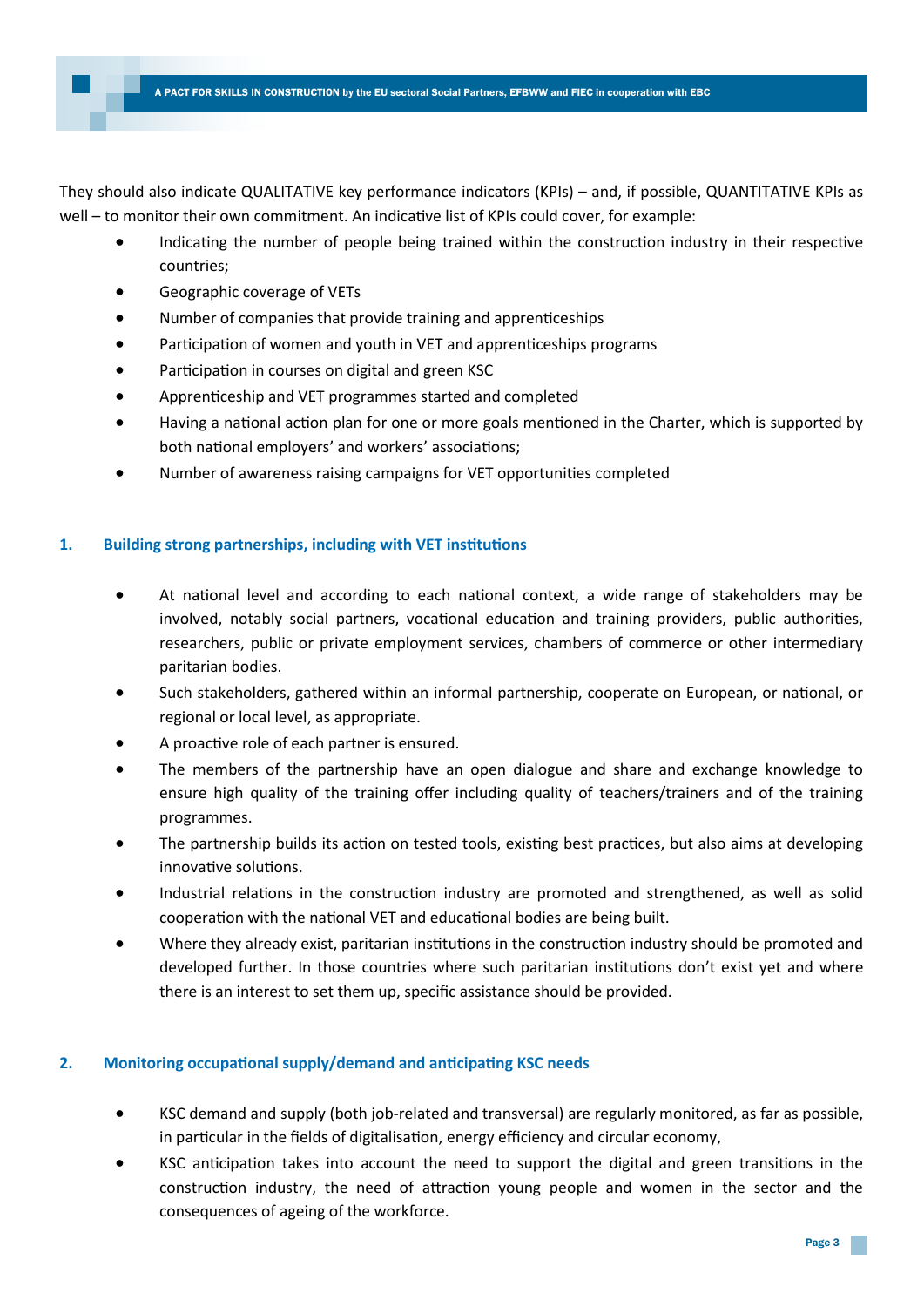- Monitoring of KSC demand and supply looks at needs for workforce and companies at regional, national and European level.
- KSC anticipation includes the fast changes on the labour market and provides relevant and timely information on the skills needs.
- KSC anticipation takes account of regional, national and European developments.
- The monitoring mechanism includes not only job-related but also transversal and basic KSC needs.
- The KSC needs identified are built on both job-related and soft competences.
- All partners involved ensure the long-term implementation and sustainability of the outcomes of the Construction Blueprint project according to their national needs and conditions.

#### **3. Working against discrimination**

- Equal opportunities for everyone are actively promoted
- Inclusive and respectful environment is ensured
- Promote equal access to high quality upskilling/reskilling opportunities in the target population, regardless of gender, race, religion, sexual orientation, age, etc.
- Ensure the validation and recognition of acquired KSC (including work experience, non-formal training or micro credentials)

#### **4. Attracting more young people and women in the sector**

- Tailored activities towards specific target groups are encouraged;
- The needs and capacities of individuals are taken into account, including their personal and vocational needs (e.g. mid-life career change, work-life balance);
- Develop awareness raising campaigns about career opportunities
- Improve the image of the sector
- Promote gender equality and gender mainstreaming in VET and apprenticeships programs

#### **5. Promoting a culture of lifelong learning for all, supported by adapted incentives**

- Employers and workers are made aware of the value and benefits of upskilling and reskilling. Workers are encouraged to improve their KSC according to the specific needs of their job and occupation.
- Initiatives should be developed for and with workers and be supported from all management levels.
- Guidance and career development support are made available.
- Appropriate financial resources are deployed, with public funding support at all levels (EU, national, regional, local).
- Regular monitoring and quality assessment are ensured.